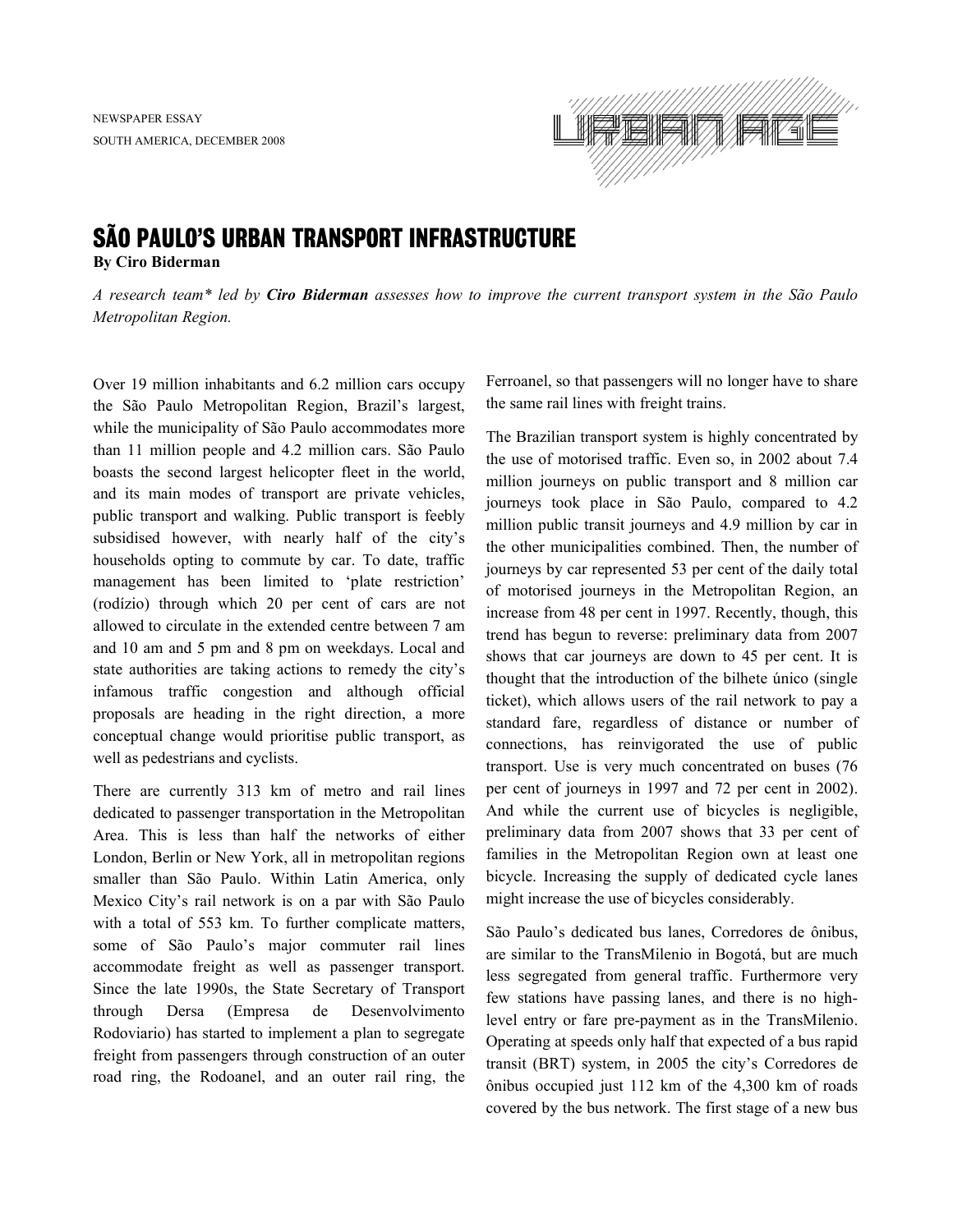line, the Tiradentes Expressway, was recently opened in the South-East of São Paulo, connecting the city centre with the largest social housing complex in Latin America, Cidade Tiradentes. When fully implemented, the Tiradentes Expressway will be able to transport 50,000 passengers per day. It is the only system in São Paulo comparable to a BRT as it currently runs at speeds over 30 km per hour along permanent, demarcated lanes. The current investments will add around 160 km of corridors.

The general overall public transport plan for the São Paulo Metropolitan Region has been consolidated into an Urban Transport Integrated Plan (PITU) to include projections up to 2025. The PITU 2025 implies very few extensions to the commuter rail network, but a considerable improvement using profits generating from the separation of freight transport. The PITU proposal calls for the partial duplication of lines with new expressways, a single extension outwards as well as the extension of several lines inwards to make them all converge in one area. It also envisages two new lines, one of which will be an express train to the airport. In terms of bus corridors, besides adding more than 300 km to the network, PITU proposes 110 km of 'urban corridors' including passing points to increase their speed to the equivalent of a BRT system. The proposal projects a total of 580 km of new corridors by 2025. To generate these significant change, the system should be highly integrated, a priority of PITU 2025, which calls for 15 key terminals connecting the different modes of transport. Future terminals would start in the metro system and connect directly to buses or rail services at street level.

Since the 1950s, transport policies in the São Paulo Metropolitan Region, as in most other Brazilian metropolitan areas, have neglected public transport, pedestrians and cyclists. The result is a chaotic and inefficient system with long commuting times, especially for the poor. The obvious way forward is to improve the supply of public transport. However, just improving the supply is not enough. A fundamental shift towards more equitable and sustainable transport modes is needed. Cars, buses, pedestrian, cyclists, motorcyclists and street sellers all compete for limited space on city streets, avenues and sidewalks. The government has the power to regulate the use of these spaces and to decide how they are distributed through a range of instruments. Increasing the space allocated to public transport, bicycles and pedestrians is an important first step to redistribute resources as these will specifically improve the lives of the poor. Since the poor have less access to private space for non-motorised uses, they use more public space for those purposes. This modal shift would also benefit the environment by reducing travel distances considerably.

There is no doubt that the PITU proposals represent an advance in standards for public transport in the greater metropolitan area of São Paulo. Apart from increasing the length of its rail-based network, they also envisage integration of a bus rapid transit system in the region. Even so, the proposals may still be seen as rather timid given the magnitude of the city's transport challenges. To this end, the study developed by our research group has identified a number of strategies and initiatives that could enhance the impact and efficiency of the plan. Detailed analysis and proposals will be published in a separate report, but the main recommendations include expanding the proposed network of BRT lines by 190 km, upgrading all public transport corridors to BRT standard and adding 60 stations to the system. In addition to spatial strategies such as the future of the Minhocão, the study proposes new funding schemes that rely less on general state taxes and more on tax revenues from petrol, which have remained stagnant despite the massive increase in car ownership in recent years. The overall objective of this new cocktail of proposals is not simply to increase the supply of BRT lines but to bring about a paradigm shift in transport policy in São Paulo to prioritise the balance between public transport and the private car.

One of the key focus areas of the study is the Elevado Costa e Silva, a major elevated motorway known as the Minhocão (big worm) built in 1971 by the national dictatorship government. Apart from its significant political associations, the overpass cuts East-West through downtown São Paulo and is considered to be partially responsible for the deterioration of the city's historic core. Despite this, the Minhocão is the main vehicular link between the centre and the city's western region. The Sé municipality that surrounds it is a socially diversified area characterised by a highly mixed land-use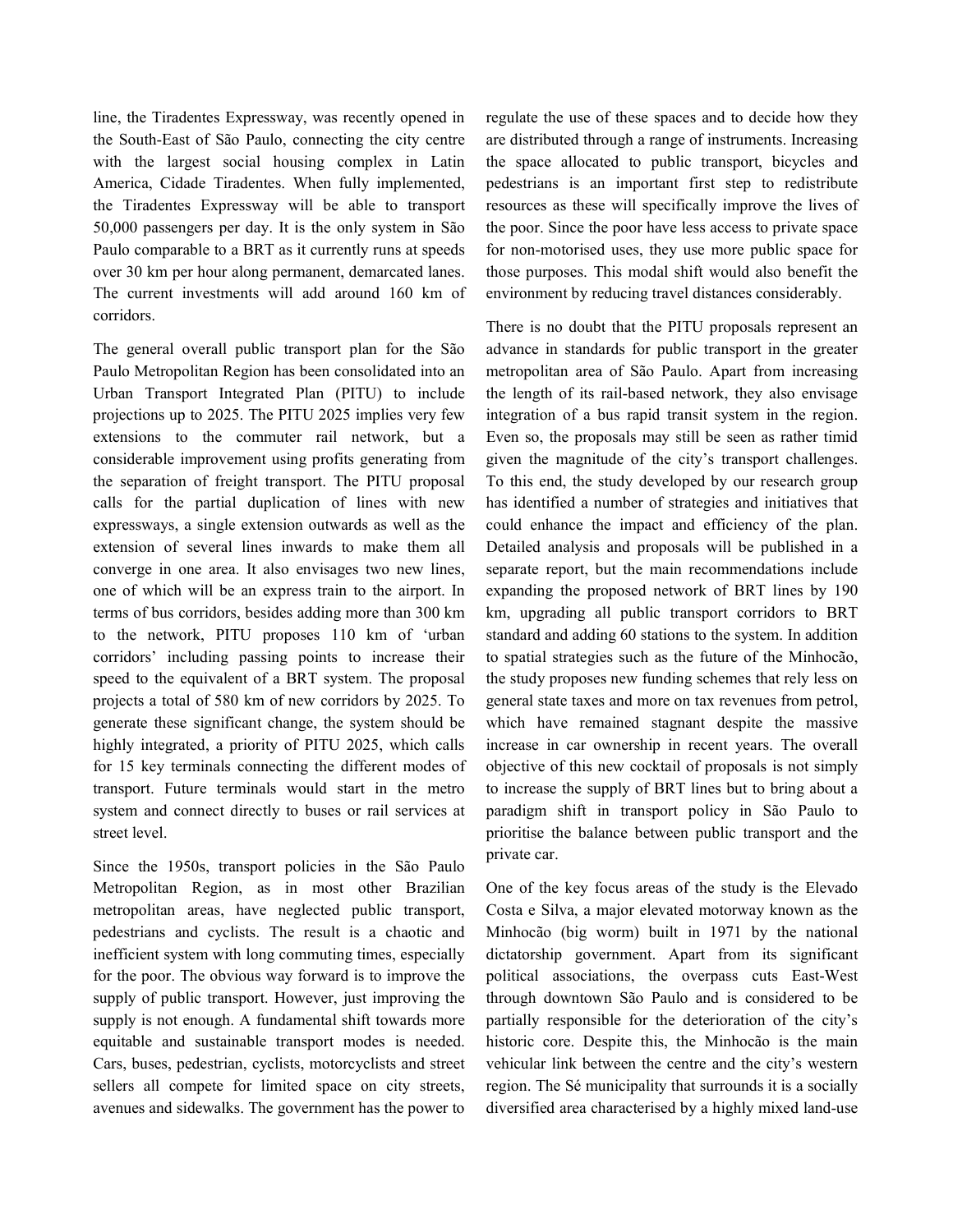pattern, located close to São Paulo's main public transport hub with access to metro, bus, and rail.

The Minhocão covers an area of 3.4 km, about 5.5 metres above ground and its width varies between 15.5 and 23 meters, with some adjacent buildings within a very close distance of 5 metres. No bus lines run on the Minhocão while 80,000 vehicles pass on it each day. Its construction accelerated land and building depreciation in the downtown area, especially along the urban blocks which border it. In 1976, degradation was so severe that the city decided to close the Minhocão at night because of high accident rates and noise pollution. Today the structure is closed to vehicles on Sundays when it is used by city dwellers as a linear urban park. In 2003 a public transport corridor system was introduced at the lower level to integrate the network to the metro through the Marechal Deodoro and Santa Cecilia stations even though no physical connections were implemented.

The study has identified the Minhocão as a major strategic component of the city's public realm. It proposes that the Minhocão be converted and that the resulting open space be turned into a permanent urban park for pedestrians and cyclists. Currently there are four lanes for cars on the top level and two lanes for buses and four lanes for cars at the lower level. The system could be easily modified in such a way that the entire upper level and two lower level lanes are given over to pedestrian and cycle routes. Overall four lanes that are currently used by cars could be used by public transport, cyclists and pedestrians. This strategy would transform an urban problem into an urban asset, increasing land values and potentially leading to a significant upgrading

of the wider area, even though the economic impact would need to be carefully regulated.

This proposal for the Minhocão must be seen as an exemplar of what could be achieved across the city if a new approach to public transport and the public realm were introduced in São Paulo, bringing with it considerable social, economic and financial benefits to the surrounding areas. On balance, the study proposes a new way of thinking about transport policies which prioritise modes of transport that have never been prioritised before. Its implementation does not require a substantive increase in expenditure but a diverse investment approach that shifts the balance away from individual to collective modes of travel.

*Ciro Biderman, Professor, Centre for the Study of Policy and Economics of the Public Sector (CEPESP) at Fundação Getulio Vargas (FGV) and Visiting Fellow, Lincoln Institute of Land Policy, Massachusetts Institute of Technology; Bernardo Guatimosim Alvim, Director of B. Alvim Engenharia, World Bank Consultant and Researcher, CEPESP, FGV; Luis Otavio Calagian, Researcher, CEPESP, FGV; Diogo R. Coutinho, Assistant Professor of the Faculty of Law, University of São Paulo and Senior Researcher, Brazilian Centre for Analysis and Planning; Angélica Aparecida Tanus Benatti Alvim, Assistant Professor, Mackenzie Presbyterian University; Maria Inês Garcia Lippe, Transportation Planner, Secretary of São Paulo Metropolitan Transportation and Researcher, CEPESP, FGV; Vladimir Fernandes Maciel, PhD, ABD Public Administration, EAESP, FGV, Researcher, CEPESP, FGV; Luciana de Mattos, Researcher, CEPESP, FGV.*